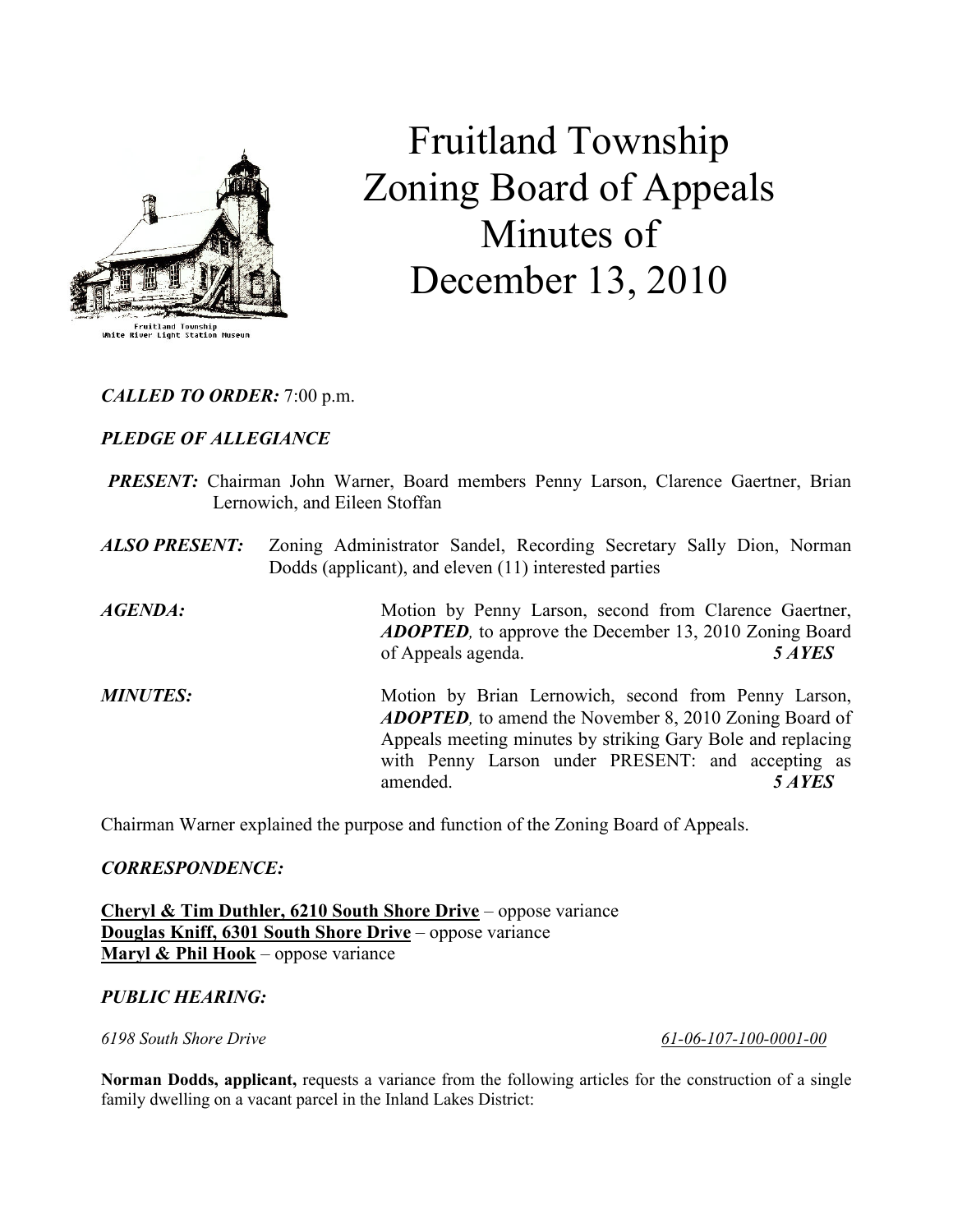Article VIIIa, Section 8.02a (1) Front Yard Setback, Residential Uses Article III, Section 3.31 (B) Front (Lakefront Lots on Arterial Streets) Article III, Section 3.31 (D) Rear (Shoreline View Protection)

### Public Hearing opened at 7:05 p.m.

Zoning Administrator Sandel states that even though the street to the west of this parcel is only 33' it is still considered a street and according to Article VIIIa, Section 8.02a (1) Front Yard Setback, Residential Uses, (For corner lots, the side setback facing the street shall be fifty (50) feet), Article III, Section 3.31 (B) Front (Lakefront Lots on Arterial Streets) (The building shall not be located closer to the street right of way than the average setback of those adjacent building, but in no case closer than fifty (50) feet), Article III, Section 3.31 (D) Rear (Shoreline View Protection) (The building shall not be located closer than one hundred (100) foot from the ordinary high water mark) and the proposed plan does not meet these requirements, hence the variance request.

### Public Comment:

Steve Burley, 6196 South Shore Drive – owns the parcel directly east of this and opposes variance for 3.31 (D) if it will affect the shoreline view, requests the 33' is surrendered back so is public access again.

Lucille Papenfuss, 5890 Lamos Road – has been using the  $66'$  road end for years, the 33' remaining is not usable, it is for drainage and is a big gully, opposes variance.

Bill Strain, 5841 Lamos Road – questions why the parcel size is not being varied, he does not believe it is a lot of record because the 33' was added, opposes variance. Zoning Administrator Sandel advises that yes this is a lot of record; court records state the 33' has always been a part of this parcel and also according to Article II, Definitions, Section 2.15, NON-CONFORMING LOT OF RECORD is a platted lot of record that conformed with all Township zoning requirements at the time of recording of said plat, which no longer conforms to the zoning regulations and requirements for lot area, lot width, or both; or a lot of record outside a recorded plat that conformed with all Township zoning requirements at one time, and which has not been subdivided or reduced in size subsequent to the time it did conform to the Zoning Ordinance, which no longer conforms with the zoning requirements for lot area, lot width or both.

Charles Peabody, 6083 South Shore Drive – states concern with length of driveway, has lived here for over 30 years, he believes South Shore is probably the busiest during the summer, opposes variance.

Tom Longtin, Realtor – states he has been involved with this property since 2004, the court ruled that the 33' belongs to this parcel and he does not believe anyone other than Norman Dodds would propose to not using the 33' or that would propose a low profile design that would cause less view issue than traditional design, supports variance.

Debra Statz, 6083 South Shore Drive – very concerned about view and also about where will the supplies and building equipment go, opposes variance.

Michelle Gillan, 5715 Lamos Road – questions if there is still public access, Chairman Warner advises that yes there is still 33' public access.

Lucille Papenfuss, 5890 Lamos Road – states again that 33' left for public access is not usable, you can't walk down there, and people are being misled.

Steve Burley, 6196 South Shore Drive – states the 33' has been surveyed and that the people to the west put up a fence to stop snowmobilers and that at the most is 10' left to use.